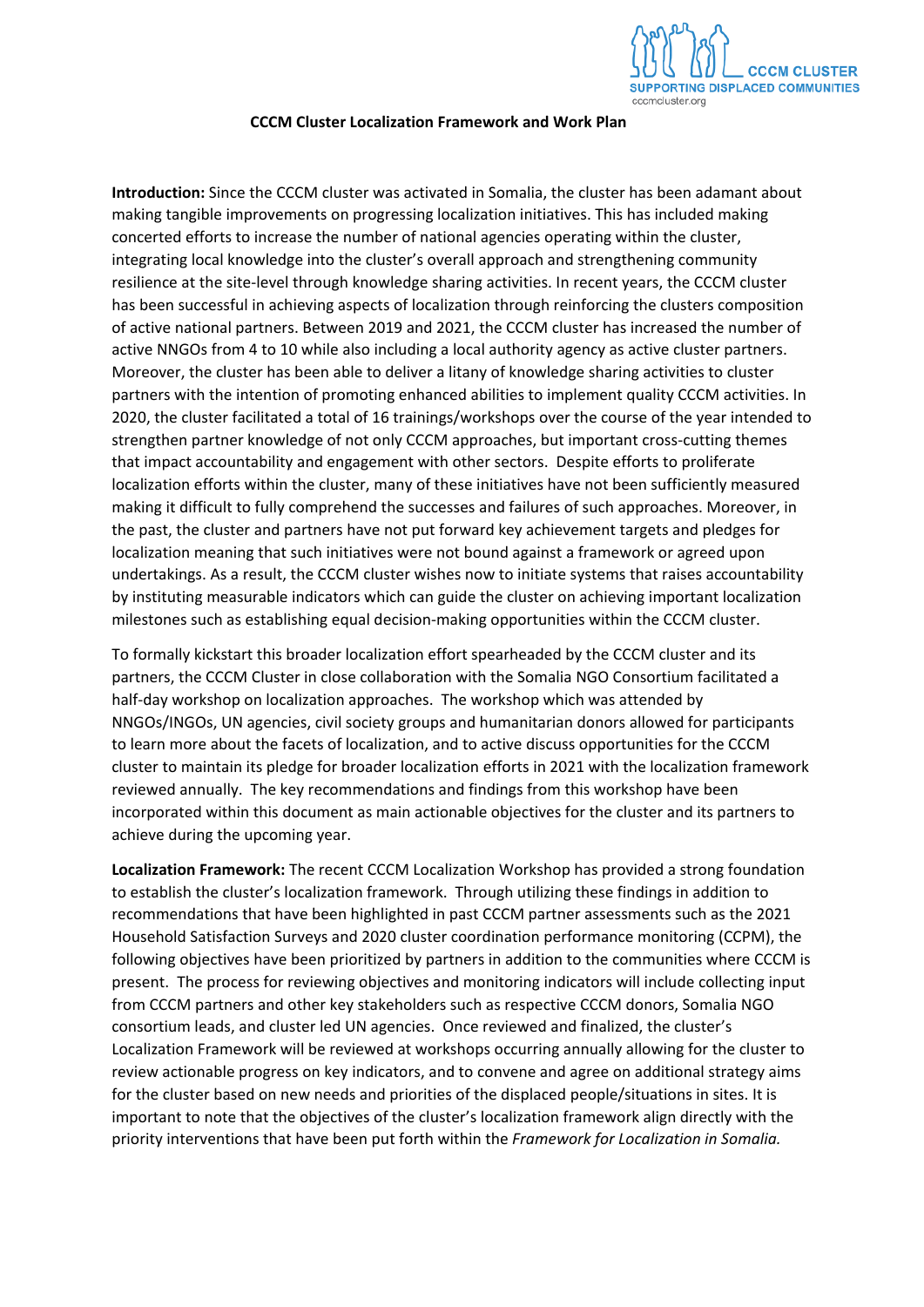

The following objectives were the result of the first localization strategy workshop:

**Objective 1:** *Increase the overall annual funding allotment that is provided to partner NNGO with the objective of cluster NNGOs receiving at least 25% of annual CCCM funding.*

*Threat 1:* SHF CCCM funding is currently limited to a funding duration of 12 months creating difficulties in investing in community governance structures and further sustainable support from local authorities and the communities themselves. Community participation and site-level governance structures are the foundation of CCCM as it allows for greater decision making to occur while being central to upholding the rights of displaced populations. Therefore, in order to invest in supplementing communities with the support they need to build resilience and self-governance, CCCM projects require multi-year funding.

> \* The CCCM cluster to hold discussions with OCHA's HFU advocating for establishing multi-year funding opportunities for clusters in Somalia. Under this advocacy, the case would be made for the CCCM cluster to receive multi-year project considerations prior to the formation of a SHF general allocation strategy

*Indicator: SHF establishes multi-year projects commencing in 2022 with the CCCM cluster working with SHF for considerations of benefitting from such projects. Multi-year funded projects will prioritize national agencies (Verification: Inclusion of a multi-year project within the 2022 SHF allocation strategy).*

*Threat 2:* While national partners now make up 63% of all active cluster partners, national organizations only receive 15% of the total funds that are allocated to the CCCM cluster (2020, FTS).

- $\div$  The CCCM cluster to establish agreements with cluster lead agencies ensuring that at least 75% of the sub-granting of CCCM operations will be awarded to national organizations that are best positioned to respond. Such agreements should utilize the cluster's knowledge of operational partners in each geographic zone and more from year-on-year partnership agreements to strategic partnerships that move beyond project-based activities. (to be operational starting in 2022).
- Through meetings with CCCM donors such as ECHO and BHA, ensure that there is a firm understanding of the cluster's localization framework, and pledges from the donor-level to establish either direct funding for national CCCM partners, or partnerships between INGO/NNGO that adhere to an equal ownership of the projects elements (project design, logical framework, work plan, etc). It's important that these projects are inclusive of indirect costs and overheads for NNGOs with an equitable distribution of financial resources.

*Indicator: Via 2021 FTS data and analysis of UNHCR/IOM sub-granted partnerships, at least 25% of the percentage of overall cluster funding that has been awarded to national CCCM partners (Verification: FTS/UN lead agency funding data)*.

**Objective 2:** *Strengthen the capacity of national CCCM partners ensuring that agencies continue to evolve as reliable CCCM partners, and that agency support structures are reinforced through support from cluster lead agencies, and other external stakeholders.*

*Threat 1:* There is a continued requirement for the CCCM cluster to bolster long-term capacity building exercise aimed at equipping national partners with the capacity to respond with highquality CCCM interventions, improving the ability for national partners to respond with CCCM interventions and commencing program support unit knowledge sharing activities.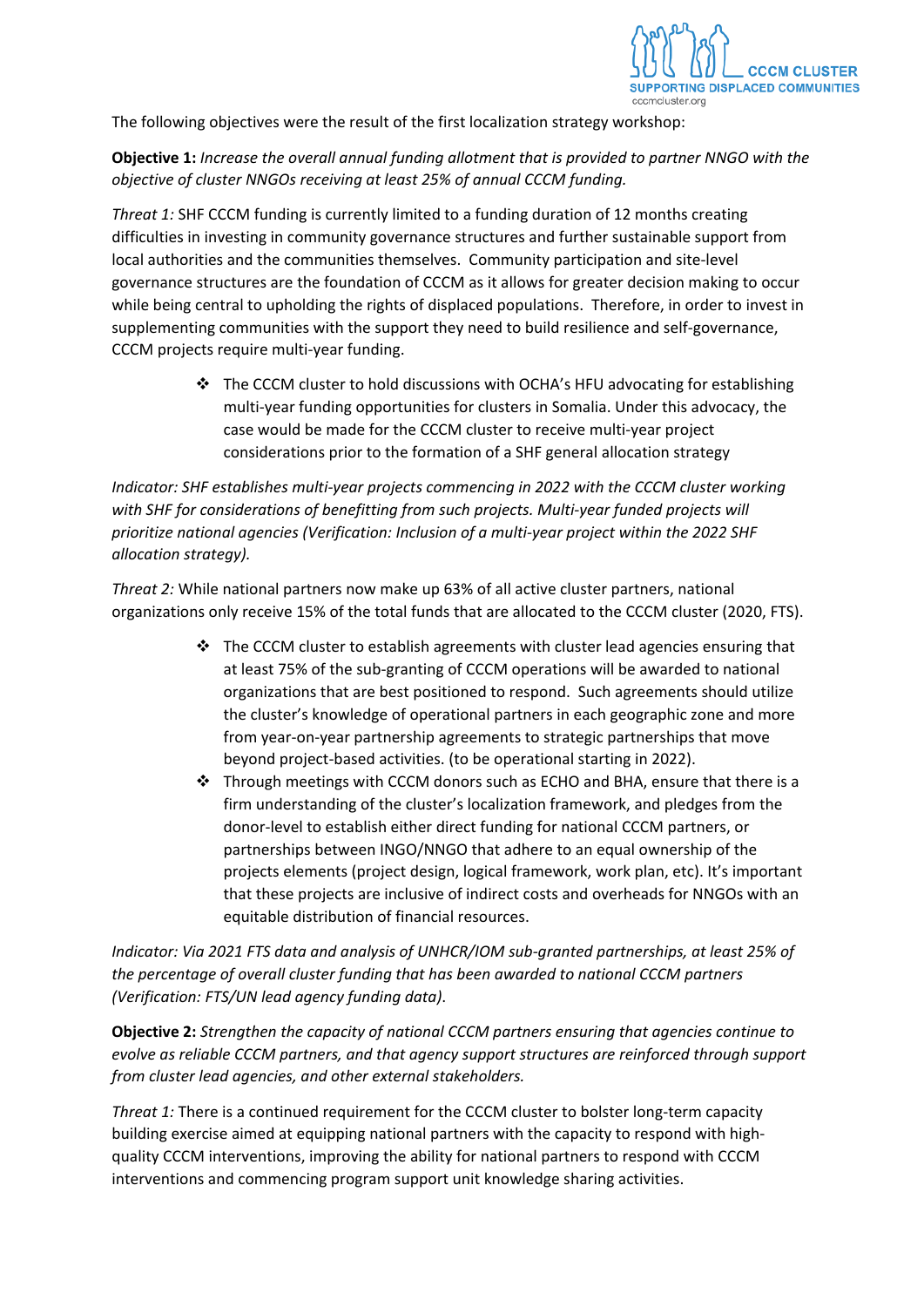

- $\div$  Create an agency capacity assessment that can be implemented at the sub-national level by state-level cluster focal points. This assessment will look to highlight areas where national agencies that are well positioned to respond with CCCM interventions states/regions based on their prowess in operating within IDP sites.
- \* The CCCM cluster to hold a certain number of CCCM capacity building exercises annually (this includes virtual Introduction to CCCM modules, tool review workshops and in-person intensive trainings with individual partners). Such activities should be developed in partnership with international and national CCCM agencies. Through the cluster's CCPM and feedback arrangements, CCCM partners are to recommend key thematic trainings and cross-sector knowledge sharing activities that would best serve agency CCCM staff. The cluster will also establish a kobo form that will allow for partners to request various thematic, technical and cross-cutting trainings that would benefit their teams. The CCCM Cluster will also advocate for establishing a national ToT which will work to develop a pool of national CCCM trainers who could be responsible for providing continuous capacity support.
- $\div$  National CCCM partners to have access to programme support unit training modules that are either delivered by cluster lead agencies, or through external channels that have been opened through coordination by the CCCM cluster. Overall, this should include the succession of planning and performance management systems to NNGOs for the promotion of accountability and sustainability of operations. National CCCM partners to have receive programme support knowledge sharing activities that are aimed at fortifying an agency's support structure and in turn, improving an agency's positioning to secure funding, avoiding cases of fraud, completing reporting requirements and handling PSEA cases in a way that adheres to organizational standards

*Indicator 1: Agency capacity assessment tool has been created by the CCCM cluster and is being administered annually at the state-level (Verification: Completed assessments submitted by subnational cluster focal points)*

*Indicator 2: The CCCM cluster to hold a total of 12 capacity building activities annually, retroactively starting for the 2021 year (Verification: training invitations, pre/post KAPS, reporting on Global Cluster training tracker)*

*Indicator 3: 40% of active national CCCM partners to receive a training in at least one programme support module selected by participating agencies (either delivered by cluster led agencies, or through external networks unlocked through CCCM cluster support) (Verification: attendance sheets, training invitations).*

**Objective 3:** Expand the integration of local knowledge within the overall Somalia CCCM strategy and approach that partners are upholding

*Threat 1:* The CCCM cluster and its partners are not utilizing local knowledge of camp management committee (CMC) members, or other members of the IDP site. The absence of community-led activities that feed into the cluster's strategy are creating a hindrance for creating exit strategies and stronger community-level, and government-level resilience. In order to adhere to the Camp Management Minimum Standard of '% of community workshops that are used to develop and share site-level plans', there is a requirement for community members to feed directly into our broad CCCM approach.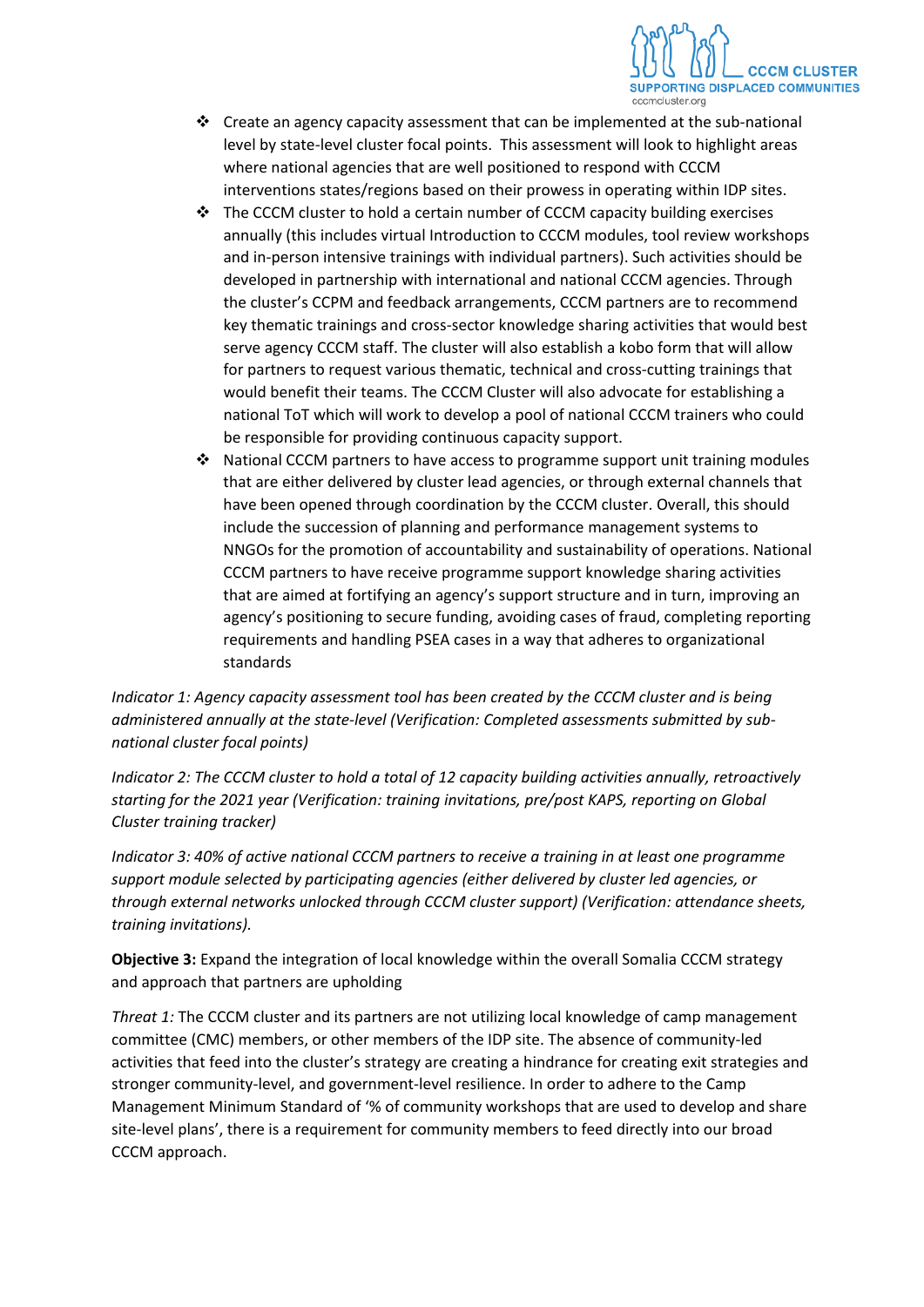

- $\cdot \cdot$  Through the leadership of the CCCM cluster, CCCM partners to hold consultation meetings with members of the IDP community adhering to inclusion principles. Such consultations will focus on CCCM-related activities that beneficiaries believe partners should scale up, and through support from CCCM partner staff, ascertain cross-cutting initiatives that would greatly benefit IDP beneficiaries in 2022. The results of such consultations will be presented during the 2021 strategy review session and enveloped within the cluster's strategy and HRP for 2022.
- $\div$  The CCCM cluster and its partners to continue knowledge sharing initiatives with local authorities and key government ministries with the intention of incorporating these important stakeholders into CCCM activities. Formal trainings, inclusive site verification exercises, attendance of such stakeholders during safety audit reviews and site-level coordination meetings, and review sessions highlighting site/district-level data should be continued during 2021 and beyond. Attendance of local authorities and Federal Government Bodies during cluster meetings should be further promoted.

*Indicator 1: Number of districts where CMC/community consultation on CCCM activity design has occurred. (Verification: CCCM partner reports)*

*Indicator 2: Completion of one CCCM strategy workshop facilitated by the National CCCM cluster with the objective of incorporating suggestions for approach enhancements from the community, but also from CCCM partners. (Verification: CCCM strategy workshop meeting minutes, email invitation)*

*Indicator 3: 2022 CCCM cluster strategy created considering feedback generated via the CCCM strategy workshop (Verification: Reference of community-level/cluster-level recommendations in 2022 CCCM cluster strategy and/or 2022 HRP)*

*Indicator 4: Number of Local/Federal authorities that have participated in CCCM activities in 2021. (Verification: CCCM cluster meeting minutes, site verification information products, workshop/meeting attendance documents)*

*Indicator 5: # of NNGOs in leadership positions throughout the response (cluster/sub-cluster co-leads, thematic work groups, etc.) ensuring greater autonomy, responsibility, and local knowledge utilisation.*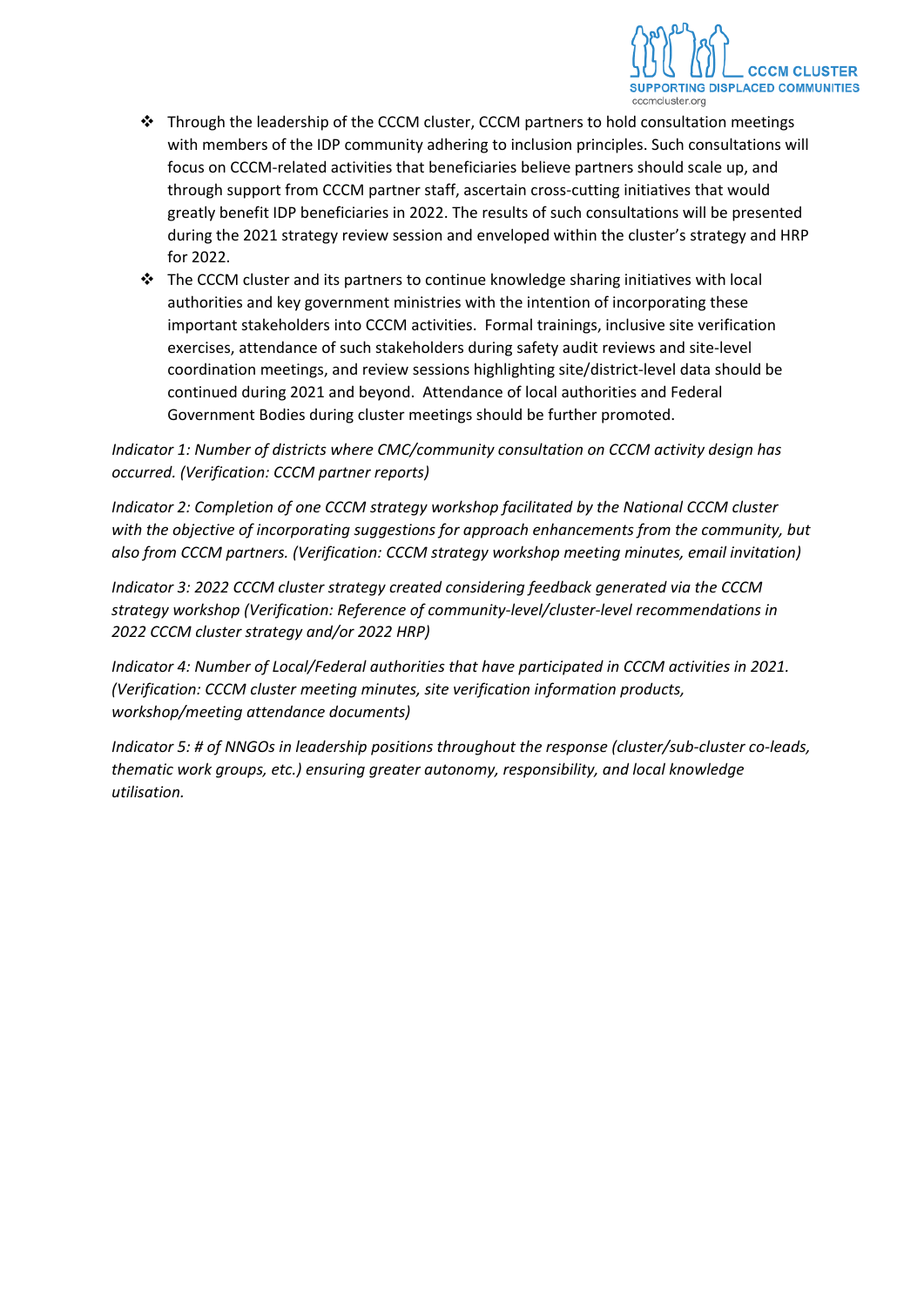

| <b>Completed</b>                                                                                                                                                                                                                                                                                                                                                                                           | <b>CCCM Localization Work Plan 2021-2022</b>                                                                                                                                                                                                                                                                                                                                                                                                                                                                    |                   |                           |                |                                                      |                                                                                                                                                                                            |                 |                                        |  |  |
|------------------------------------------------------------------------------------------------------------------------------------------------------------------------------------------------------------------------------------------------------------------------------------------------------------------------------------------------------------------------------------------------------------|-----------------------------------------------------------------------------------------------------------------------------------------------------------------------------------------------------------------------------------------------------------------------------------------------------------------------------------------------------------------------------------------------------------------------------------------------------------------------------------------------------------------|-------------------|---------------------------|----------------|------------------------------------------------------|--------------------------------------------------------------------------------------------------------------------------------------------------------------------------------------------|-----------------|----------------------------------------|--|--|
| <b>Ongoing</b>                                                                                                                                                                                                                                                                                                                                                                                             |                                                                                                                                                                                                                                                                                                                                                                                                                                                                                                                 |                   |                           |                |                                                      |                                                                                                                                                                                            |                 |                                        |  |  |
| Not started yet                                                                                                                                                                                                                                                                                                                                                                                            |                                                                                                                                                                                                                                                                                                                                                                                                                                                                                                                 |                   |                           |                |                                                      |                                                                                                                                                                                            |                 |                                        |  |  |
| <b>Thematic Area</b>                                                                                                                                                                                                                                                                                                                                                                                       | <b>Activities</b>                                                                                                                                                                                                                                                                                                                                                                                                                                                                                               | $Q3$ $Q4$         | <b>Timeline</b><br>Q1     | $\overline{Q}$ | <b>Lead</b><br>agency                                | <b>Output targets</b>                                                                                                                                                                      | <b>Progress</b> | <b>Remarks</b><br>(progress<br>report) |  |  |
|                                                                                                                                                                                                                                                                                                                                                                                                            |                                                                                                                                                                                                                                                                                                                                                                                                                                                                                                                 |                   |                           |                |                                                      |                                                                                                                                                                                            |                 |                                        |  |  |
| Objective 1: Increase the overall annual funding<br>allotment that is provided to partner NNGO with the<br>objective of cluster NNGOs receiving at least 25% of                                                                                                                                                                                                                                            | The CCCM cluster to hold discussions with OCHA's<br>HFU on establishing multi-year funding opportunities<br>for clusters in 2022. Target districts will be based on<br>an evidence-base that highlights acute CCCM needs                                                                                                                                                                                                                                                                                        | $\mathsf{x}$<br>X | $\boldsymbol{\mathsf{X}}$ |                | <b>CCCM</b><br>Cluster,<br><b>OCHA</b><br><b>HFU</b> | SHF establishes at least one multi-year project for CCCM<br>interventions commencing in 2022.                                                                                              |                 |                                        |  |  |
| annual CCCM funding.                                                                                                                                                                                                                                                                                                                                                                                       | The CCCM cluster to establish agreements with<br>cluster lead agencies ensuring that at least 75% of<br>sub-granting of CCCM operations will be awarded to<br>national organizations that are best positioned to<br>respond. Such agreements should utilize the cluster's<br>knowledge of operational partners in each geographic<br>zone and more from year-on-year partnership<br>agreements to strategic partnerships that move<br>beyond project-based activities. (to be operational<br>starting in 2022). | Χ                 | X                         |                | <b>CCCM</b><br>Cluster,<br>IOM,<br><b>UNHCR</b>      | Via 2021 FTS data and analysis of UNHCR/IOM sub-<br>granted partnerships, at least 25% of the percentage of<br>overall cluster funding that has been awarded to<br>national CCCM partners. |                 |                                        |  |  |
| <b>Objective 2:</b><br><b>Strengthen the capacity of national CCCM partners</b><br>ensuring that agencies continue to evolve as reliable<br><b>CCCM</b> partners, and that agency support structures<br>are reinforced through support from cluster lead<br>agencies, and other external stakeholders.<br><b>Objective 3: Expand the integration of local</b><br>knowledge within the overall Somalia CCCM | Through meetings with CCCM donors such as ECHO<br>and BHA, ensure that there is a firm understanding of<br>the cluster's localization framework, and pledges<br>from the donor-level to establish either direct funding<br>for national CCCM partners, or partnerships between<br>INGO/NNGO that adhere to an equal ownership of<br>the projects elements (project design, logical<br>framework, work plan, etc).                                                                                               | Χ                 | X                         |                | <b>CCCM</b><br>Cluster,<br>BHA,<br><b>ECHO</b>       | Via 2021 FTS data and analysis of UNHCR/IOM sub-<br>granted partnerships, at least 25% of the percentage of<br>overall cluster funding that has been awarded to<br>national CCCM partners. |                 |                                        |  |  |
| strategy and approach that partners are upholding                                                                                                                                                                                                                                                                                                                                                          | Create an agency capacity assessment that can be<br>implemented at the sub-national level by state-level<br>cluster focal points. This assessment will look to<br>highlight national agencies that are well positioned to<br>respond with CCCM interventions states/regions<br>based on their prowess in operating within IDP sites.                                                                                                                                                                            |                   |                           |                | <b>CCCM</b><br>Cluster                               | Agency capacity assessment tool has been created by<br>the CCCM cluster and is being administered annually at<br>the state-level.                                                          |                 |                                        |  |  |